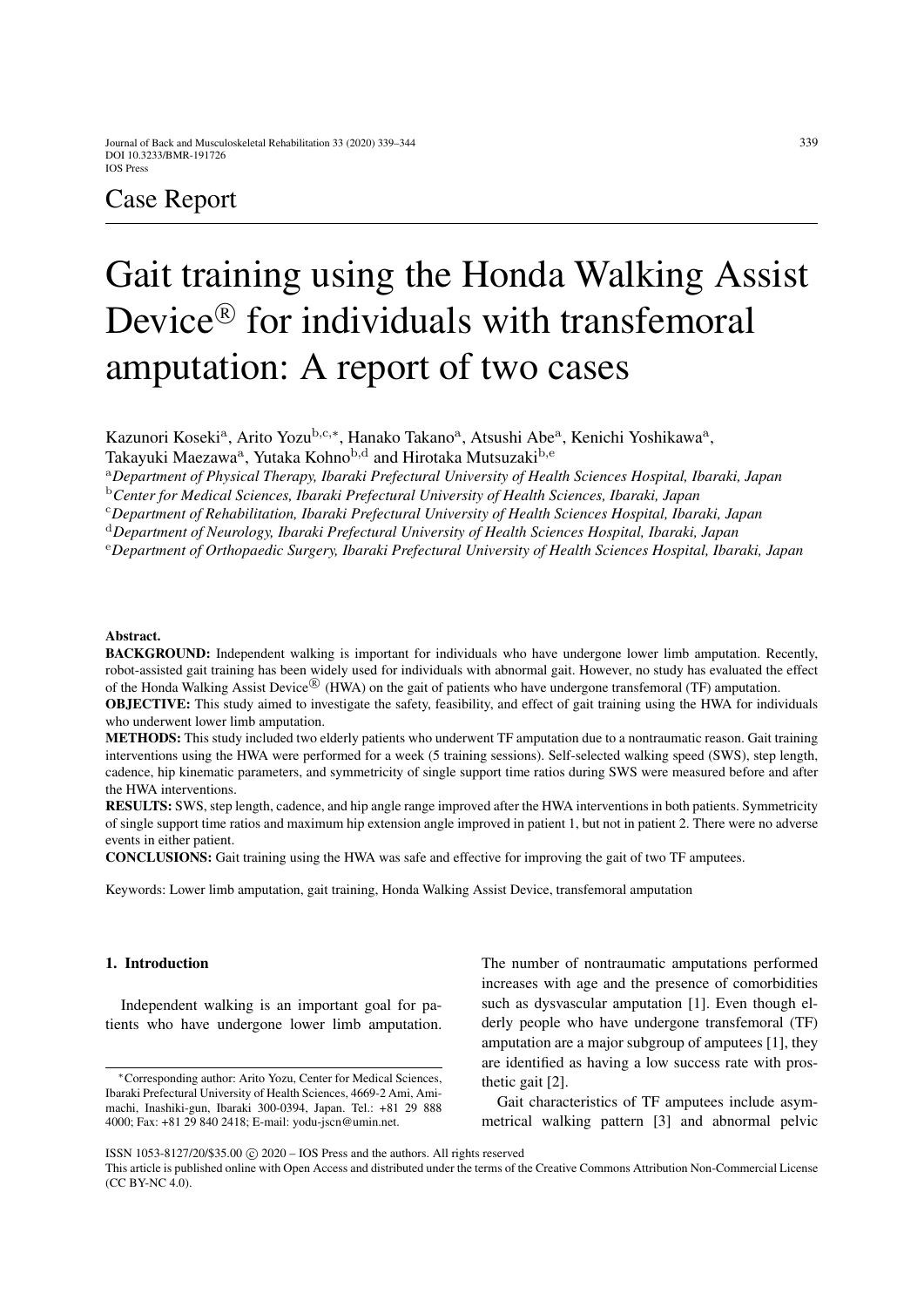movement due to the reduced range of motion (ROM) of the hip [\[4\]](#page-5-3). Regarding hip moment at the sagittal plane, TF amputees exhibit higher hip joint power than healthy subjects during the early stance phase in order to progress forward and compensate for the lost anatomical function [\[5\]](#page-5-4). For this reason, lower limb amputees required higher energy consumption and more effort to walk. In particular, elderly amputees have low aerobic capacity and slower walking speed [\[3,](#page-5-2)[6\]](#page-5-5); they need to use a wheelchair in their daily lives. Physical activity (e.g., daily step count recorded by pedometer) and physical functions (e.g., 6-minute walking distance, self-selected walking speed, and step length variability) are all related in lower limb amputees [\[7\]](#page-5-6). Therefore, improving walking ability using a prosthetic foot is important for improving the activities of daily living (ADL) and quality of life in lower limb amputees.

Recently, the use of robot-assisted gait training has become widespread among individuals with gait dis-abilities [\[8](#page-5-7)[–10\]](#page-5-8). The Honda Walking Assist Device<sup>®</sup> (HWA, Honda Motor Corporation, Japan) is a wearable robotic device that can be used for gait training. Actuators placed at the hip joint assist flexion and extension movements to allow effective forward motion during walking. The angular and torque sensors are placed at the hip joint, and the computer calculates the assisting torque to correct the gait (Fig. [1\)](#page-2-0). Using the HWA for gait training, we have previously improved hip and pelvic kinematic parameters during walking in a patient with hip disorders who underwent total hip arthroplasty [\[11\]](#page-5-9). Because TF amputees have a reduced ROM of the hip [\[4\]](#page-5-3) and an asymmetrical walking pattern [\[3\]](#page-5-2), we hypothesized that the HWA would improve the hip joint movements and symmetricity during walking in TF amputees.

Although the HWA has previously been used as a means of gait training for individuals with stroke [\[12,](#page-5-10) [13\]](#page-5-11), there is no study, to the best of our knowledge, that has used the HWA to improve the gait of amputees, i.e., the safety and feasibility of the HWA are unknown in TF amputees who have problems with stump shortness, socket-thigh cuff interference, and high susceptibility to skin problems. In this study, we investigated the safety, feasibility, and efficacy of gait training using the HWA in two amputees.

## 2. Case presentation

Patient 1: The patient was a 63-year-old man with TF amputation in his right leg and transtibial (TT) amputation in his left leg. Etiologies of his amputations were vascular occlusion due to atrial fibrillation. He started walking exercises with his prosthesis 4 months after undergoing lower limb amputation. He wore the Monolock Knee (Össur, Reykjavik, Iceland) for his right knee and the 1C11 Terion K2 (Ottobock, Duderstadt, Germany) for both feet. The length of his right femoral stump was 18 cm from the ischial tuberosity, and the length of his left tibial stamp was 15 cm from the lower border of the patella. Ten months after amputation surgery (at the start of the HWA intervention), he had mild limitations in right hip extension  $(0^{\circ})$  and right hip adduction  $(0^{\circ})$  but did not have such limitations in his left leg. He exhibited mild weakness in his right hip muscle (good level tested by Manual Muscle Test) but not in his left leg. There was no severe skin trouble in his legs. He was able to walk with prostheses and bilateral crutches for 300–500 m in a training situation; however, he usually used a wheelchair in his daily life to increase mobile efficiency.

Patient 2: The patient was a 60-year-old man with TF amputation in his right leg. The etiology was squamous cell carcinoma and related infection. He started walking exercises 2 months after amputation surgery using his prostheses. He wore the 3R41 modular knee joint (Ottobock, Duderstadt, Germany) for his knee and the 1C11 Terion prosthetic (Ottobock, Duderstadt, Germany) for his foot. His stump length was 23.0 cm from the ischial tuberosity. Five months after surgery (at the start of the HWA intervention), he had mild limitations in hip extension  $(5^{\circ})$  and hip adduction  $(10^{\circ})$ and mild weakness in his right hip muscle (good level tested by Manual Muscle Test). There was no severe skin trouble in his leg. He could walk 300 m with his prostheses and bilateral crutches with effort; however, he sometimes used a wheelchair in his daily living.

Both patients were ambulatory with prostheses and bilateral crutches in the hospital area; however, they both needed a wheelchair to complete their activities of daily living. Gait characteristics included the lack of hip extension at the stance phase and asymmetric weight shift to the TF side, which led to inefficient forward progression. As discussed in the introduction, the HWA assists hip movement and leads to a more symmetric gait, which could be beneficial for these two patients. For this reason, we used the HWA for gait training to improve their gait.

This study was approved by the Ibaraki Prefectural University of Health Sciences Ethics Committee (approval no. e204). Sufficient explanations regarding the study procedures were provided to the patients prior to obtaining their written consent for participation in the study.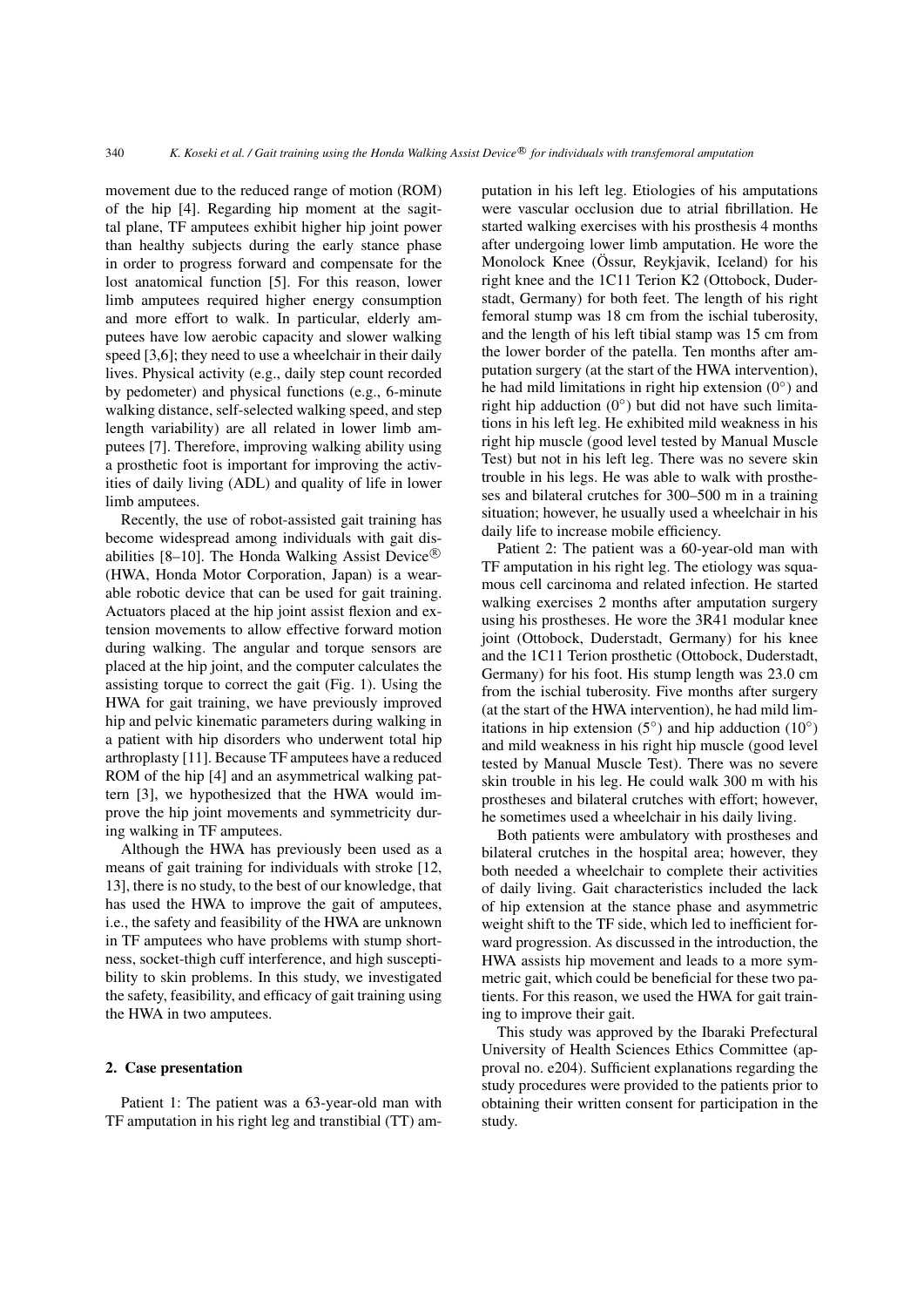

<span id="page-2-0"></span>Fig. 1. (A) The Honda Walking Assist Device® (HWA). (B) Gait training with the HWA.

# *2.1. Intervention*

Gait training interventions using the HWA were performed for 1 week and included five training sessions. Each HWA intervention was performed for approximately 20 minutes, excluding the resting time. The assist torque was set for each intervention based on the level of comfort with walking and on the results of a gait assessment conducted by the physical therapist to obtain optimal walking parameters of the patient. Patients could use bilateral crutches during the HWA interventions to maintain balance. They also underwent conventional rehabilitation for 40–100 min per day, including ROM exercises, stretching, muscle training of the hip joint, and balance exercises, during the intervention period.

When using the HWA, one can choose the normalor short type thigh frame. To attach the HWA to patients, the normal type thigh frame was used for the TT side in patient 1 and for the healthy side in patient 2. The short type was used for the TF side in both patients, and the fixing belt was fastened over the prosthesis socket. To verify the safety of the interventions, patients were carefully observed during each gait training with the HWA, and any adverse events, such as hip pain or skin problems (redness or scarring due to contact with equipment), were noted.

# *2.2. Measurements*

Gait parameters and gait patterns without the HWA were measured before and after HWA interventions. Gait parameters (walking speed, step length, and cadence) and gait patterns were measured at the selfselected walking speed (SWS). SWS tests were conducted twice on a walking path that was 10 m in length, with an additional 3-m length before and after the 10 m measurement. Walking aids and settings of the prostheses were under the same conditions for all interventions. To calculate step length and cadence, the number of steps taken during the SWS tests was counted. The average values of the two trials were designated as the SWS, step length, and cadence, respectively. The symmetricity of the single support time ratios (right single support time/left single support time) was calculated to evaluate gait symmetricity.

To analyze the gait pattern, patient motions were recorded on a digital video camera (Handycam, Sony, Tokyo, Japan) in the sagittal plane. We analyzed three consecutive walking cycles using two-dimensional motion analysis software (Frame Dias V, DKH, Tokyo, Japan). The hip joint angle during the gait was formed by the acromion-greater trochanter-knee joint of the prosthesis. The maximum hip extension joint angle at the stance phase, maximum hip flexion angle at the swing phase, and hip flexion/extension range (hip range) during walking were compared. In patient 1, the patient wore a bilateral prosthesis. Here, we focused on the side of the TF amputation for the video analysis because the hip of the TF amputation side had a limited ROM and muscle weakness, whereas that of the TT amputation side was more intact.

# 3. Results

Interventions were successfully completed in both patients, and neither patient experienced skin trouble or pain during all gait trainings with the HWA. The HWA was attached on the socket of the TF side sing the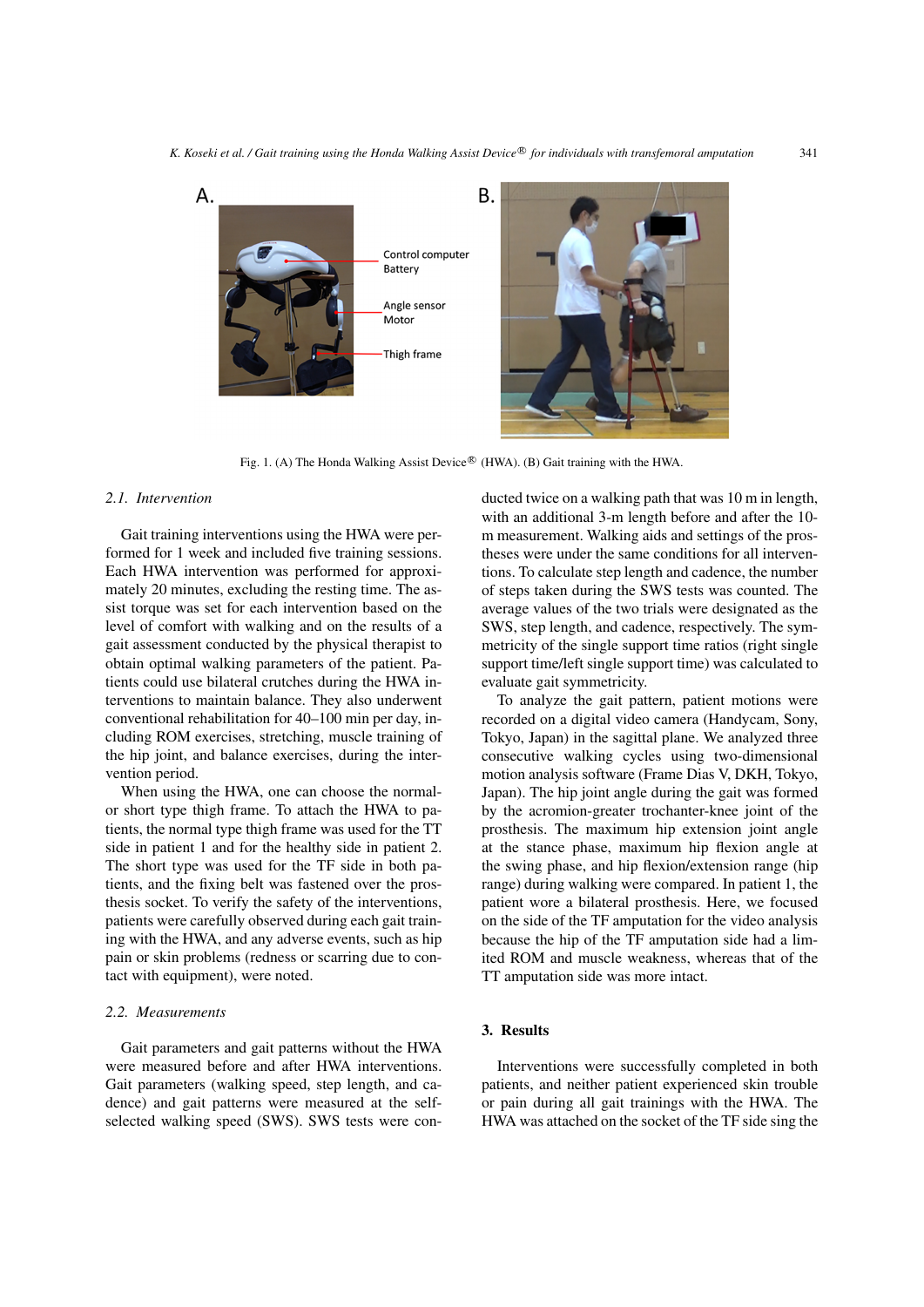<span id="page-3-1"></span>

| Gait parameter and gait pattern measurements |         |           |         |           |  |  |  |
|----------------------------------------------|---------|-----------|---------|-----------|--|--|--|
|                                              |         | Patient 1 |         | Patient 2 |  |  |  |
| Parameter                                    | Pre-HWA | Post-HWA  | Pre-HWA | Post-HWA  |  |  |  |
| SWS(m/s)                                     | 0.74    | 0.87      | 0.65    | 0.85      |  |  |  |
| Step length (m)                              | 0.49    | 0.54      | 0.43    | 0.54      |  |  |  |
| Cadence (step/min)                           | 90.7    | 96.4      | 90.1    | 94.6      |  |  |  |
| Symmetricity of single                       | 0.75    | 0.80      | 0.77    | 0.73      |  |  |  |
| support time ratios                          |         |           |         |           |  |  |  |

Table 1

SWS, self-selected walking speed; HWA, Honda Walking Assist Device®.

| Table 2                                                                         |  |
|---------------------------------------------------------------------------------|--|
| Results of the hip angle during self-selected walking at the trans-femoral side |  |

<span id="page-3-2"></span>

|                                                | Patient 1      |                | Patient 2    |                |
|------------------------------------------------|----------------|----------------|--------------|----------------|
|                                                | Pre-HWA        | Post-HWA       | Pre-HWA      | Post-HWA       |
| Maximum hip extension<br>angle $(°)$           | $10.2 \pm 0.2$ | $16.4 \pm 5.8$ | $4.0 + 3.8$  | $4.5 + 3.0$    |
| Maximum hip flexion an-<br>gle $(°)$           | $25.2 \pm 5.6$ | $30.5 \pm 1.2$ | $23.3 + 1.8$ | $30.5 \pm 1.5$ |
| Hip angle range during<br>one gait cycle $(°)$ | $35.5 + 5.6$   | $46.8 \pm 7.0$ | $27.3 + 2.3$ | $35.0 + 1.5$   |

HWA, Honda Walking Assist Device<sup>®</sup>. Data are presented as mean  $\pm$  standard deviation.



<span id="page-3-0"></span>Fig. 2. The hip joint angle during the SWS in the sagittal plane. Hip joint angles was the average angle obtained during the three walking cycles. Moving average smoothing was used to draw the figure. The dotted line indicates the pre-intervention, whereas the solid line indicates the post-intervention of the hip joint angle. Figure [2A](#page-3-0) shows Patient 1 and Fig. [2B](#page-3-0) shows Patient 2. HWA, Honda Walking Assist Device®; SWS, Self-selected walking speed.

short type thigh frame. Patients stated no complaints regarding this intervention.

Table [1](#page-3-1) shows results of gait parameters and symmetricity of single support time ratios at the SWS. In both patients, walking speed, step length, and cadence after the HWA interventions increased compared to the measurements taken before the interventions. Symmetricity of single support time ratios increased from 0.75 to 0.80 in patient 1 but decreased from 0.77 to 0.73 in patient 2.

Figure [2](#page-3-0) shows the right hip flexion and extension angle during the SWS. Table [2](#page-3-2) shows the maximum hip flexion, extension angle, and hip joint range during the SWS. In both patients, the hip joint range after the HWA increased compared to the range before the interventions. In patient 1, both the maximum hip flexion and extension angle increased; however, in patient 2, only the maximum hip flexion angle increased.

#### 4. Discussion

In this study, we investigated the safety, feasibility, and effectiveness of gait training using the HWA in two TF amputees. Though both patients had a short stump length, it was possible to install the thigh frame on the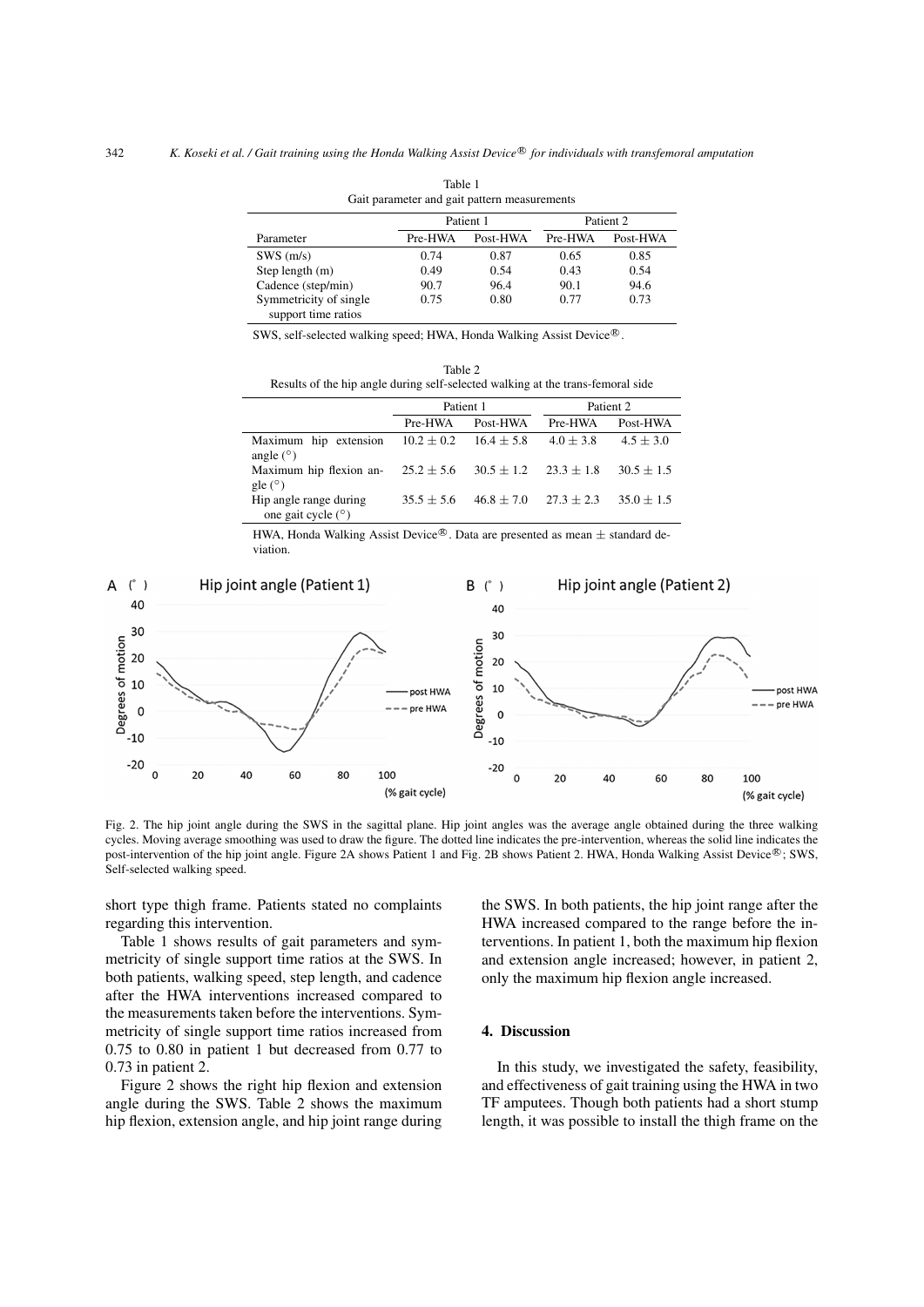prostheses. We were able to perform all interventions safely, and there were no adverse events. Therefore, it is suggested that HWA intervention is a safe and feasible means of improving gait in patients who have undergone TF amputees.

SWS, step length, and cadence improved after the HWA interventions in both patients. The hip angle range increased after the HWA interventions compared to the range before the interventions. In general, if the hip joint angle during walking is extended, the step length becomes wider, and a wider step length contributes to a faster SWS. From our results, the HWA interventions increased the hip joint range during walking, which contributed to the increased step length and improved walking speed.

Symmetricity of single support time ratios increased in patient 1, but not in patient 2. We think that this variance is caused by the difference in patients' impairments. Patient 1 had TF amputation in his right leg and TT amputation in his left leg, while patient 2 had TF amputation in his right leg and fully intact left leg. Patient 1 had impairments in both legs, so he might need restraints in both legs; however, patient 2 did not need restraints in his left side. This might lead to the residual asymmetry in patient 2. To verify this state, we are going to accumulate additional number of patients including hemilateral and bilateral amputees for further studies.

In general, individuals with TF amputations who use a wheelchair in their daily life have joint contractures and muscle weakness caused by hip flexion during wheelchair use. Hip flexion and extension angles during walking are smaller in the TF amputated side than in the healthy side [\[14\]](#page-5-12). Moreover, in the hip joint of the amputated side, increased muscle activity and a greater muscle power peak are needed to compensate for the absence of the rocker function [\[15\]](#page-5-13). The excessive work produced by the hip may further contribute to the increased energy expenditure that is required for the lower limb amputees to proceed forward while walking [\[5\]](#page-5-4). These problems negatively impact the patient's walking ability and hinder their gait improvement. In order to solve these problems, traditional approaches, such as stretching [\[16\]](#page-5-14), muscle strengthening of the hip joint [\[17](#page-5-15)[,18\]](#page-5-16), proprioceptive neuromuscular facilitation (PNF) techniques [\[19\]](#page-5-17), and balance exercises [\[16\]](#page-5-14), can be conducted. The characteristic of the HWA is to lead walking to a correct walking pattern by assisting the flexion/extension movements of the hip joint. Our results suggest that the HWA assisted the hip joint extension muscle and increased the hip joint extension moment during the early stance phase. Additionally, the device assisted in the gait timing to allow effective and efficient forward progression. We believe that the HWA intervention contributes to walking ability through these assistances.

Our gait training interventions using the HWA were performed for only 1 week and included five training sessions. For this reason, although HWA training improved gait parameters and patterns, the patients' ADL did not change significantly. In the future, we need to verify whether HWA training contributes to ADL improvement with lager sample size.

The limitation of this study is that we included only 2 cases without control group, and evaluated the patients before and after the intervention period. To generalize our results, we need to accumulate additional number of patients with control group to develop a comparative study. Nonetheless, we think our study is important as an opening for further investigation.

# 5. Conclusions

As the life expectancy continues to increase, the number of elderly lower limb amputees with dysvascularity or other comorbidities is also expected to increase. Elderly individuals tend to have lower success rates for gait improvement. We suggest that the HWA intervention is an effective means of gait training for such individuals.

# Acknowledgments

This work was partly supported by a Grant-in-Aid for Project Research of the Ibaraki Prefectural University of Health Sciences (1961-1, 1962-1) and Japan Society for the Promotion of Science KAKENHI (19H00479).

We would like to thank the Physical Therapy Department at Ibaraki Prefectural University of Health Sciences Hospital, represented by Professor Kazuhide Tomita, the manager of Department of Rehabilitation, and Assistant Professor, Tomoyuki Matsuda, the manager of the Department of Physical Therapy.

#### Conflict of interest

Honda Motor Corporation lent us the HWA free of charge for this research.